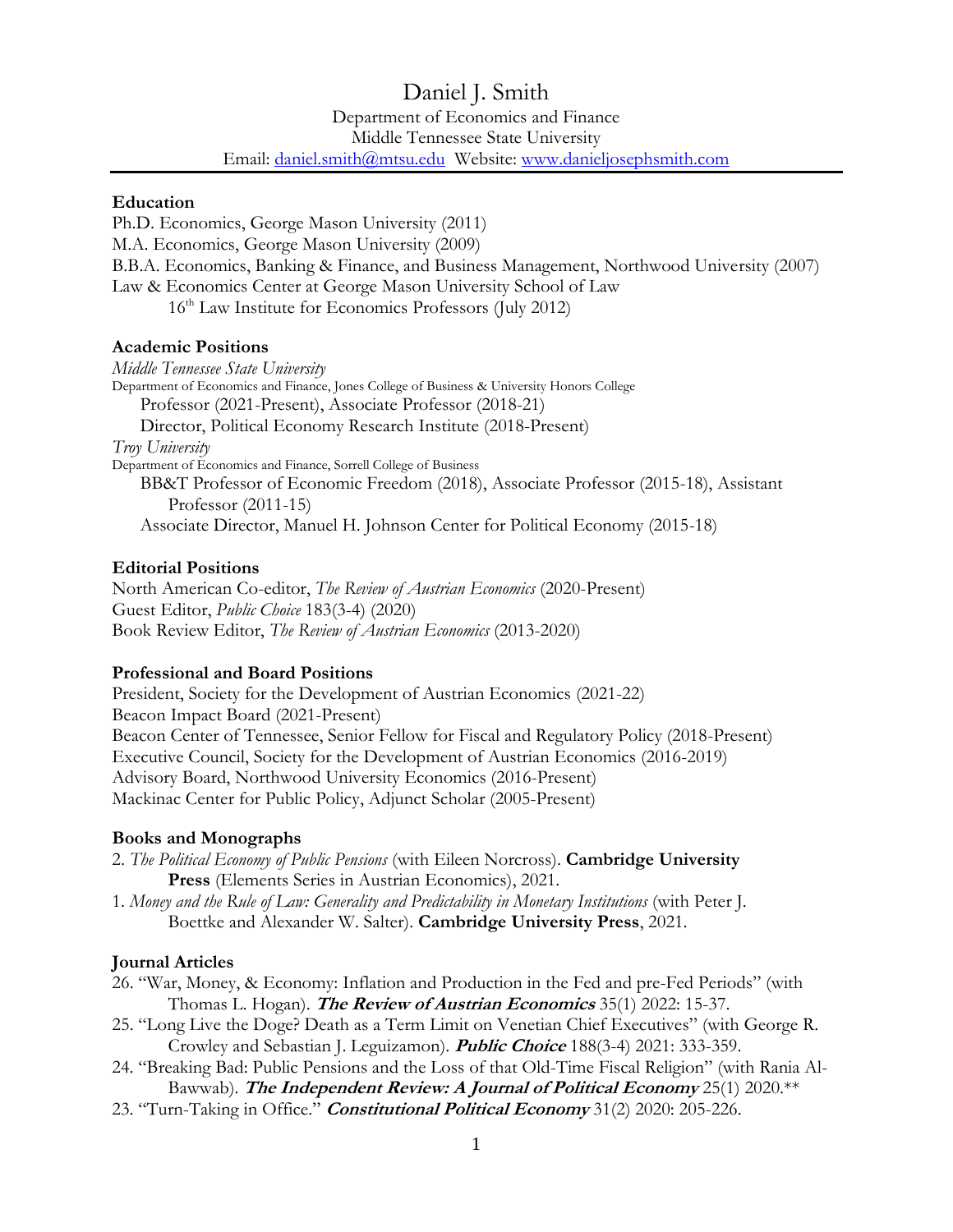- 22. "The Undertaker's Cut: Challenging the Rational Basis for Casket Licensing" (with Noah J. Trudeau). **Journal of Private Enterprise** Summer 2019.\*\*
- 21. "Political *Economist*s or *Political* Economists? The Role of Political Environments in the Formation of Fed Policy under Burns, Greenspan, and Bernanke" (with Alexander W. Salter). **Quarterly Review of Economics and Finance** 71(1) 2019: 1-13.
- 20. "Central Banking without Romance," (with Thomas L. Hogan and Robin P. K. Aguiar-Hicks). **European Journal of Comparative Economics** 15(2) 2018: 293-314.\*\*
- 19. "Money as Meta-Rule: Buchanan's Constitutional Economics as a Foundation for Monetary Stability" (with Peter J. Boettke and Alexander W. Salter). **Public Choice** 176 (3- 4) 2018: 529-555.
- 18. "Swindled or Served? A Survey of Payday Lending Customers in Southeast Alabama" (with Christy A. Bronson). **Southern Business and Economic Journal** 40(1) 2018: 16-32.\*
- 17. "The Impact of Public Pension Board of Trustee Composition on State Bond Ratings" (with John A. Dove and Courtney A. Collins). **Economics of Governance** 19(1) 2018: 51- 73.
- 16. "Occupational Licensing in Alabama." **Labour & Industry** 27(2) 2017: 77-94.
- 15. "Coordination in Disaster: Non-price Learning and the Allocation of Resources after Natural Disasters" (with Daniel Sutter). **The Review of Austrian Economics** 30(4) 2017: 469-492.
- 14. "The Demoralizing Trap of Keynesianism" (with Sean P. Alvarez). **Journal of Markets & Morality** (Special Issue) 20(1) 2017: 55-68.\*
- 13. "What You Don't Know Can Hurt You: Knowledge Problems in Monetary Policy" (with Alexander W. Salter). **Contemporary Economic Policy** 35(3) 2017: 505-517.
- 12. "Evolving Views on Monetary Policy in the Thought of Hayek, Friedman, and Buchanan" (with Peter J. Boettke). **The Review of Austrian Economics** 29(4) 2016: 351- 370.
- 11. "Education in a Robust Political Economy" (with Scott A. Beaulier and Benjamin G. Tegethoff). **School System Reform Journal** 2016: 1-34.\*
- 10. "An Episodic History of Modern Federal Reserve Independence" (with Peter J. Boettke). **The Independent Review: A Journal of Political Economy** 20(1) 2015: 99-120.
- 9. "Exit, Voice, and Loyalty: A Framework for the Intimate and Extended Orders." **Studies in Emergent Order** (Invited Symposium) 7 2014: 239-257.
- 8. "Heterogeneity and Exchange: Safe-Conducts in Medieval Spain." **The Review of Austrian Economics** 27(2) 2014: 183-197.
- 7. "Federal Reserve Independence: A Centennial Review" (with Peter J. Boettke). **The Journal of Prices & Markets** 1(1) 2013: 31-48.
- 6. "Response and Recovery after the Joplin Tornado: Lessons Applied and Lessons Learned" (with Daniel Sutter). **The Independent Review: A Journal of Political Economy** 18(2) 2013: 165-188.
- 5. "Technology and the Architecture of Emergent Orders" (with Scott A. Beaulier and Daniel Sutter)*.* **Studies in Emergent Order** 5 2012: 157-176.
- 4. "The Impact of Nobel Prize Winners: Mainline vs. Mainstream" (with Peter J. Boettke and Alexander Fink). **American Journal of Economics and Sociology** (Special Issue) 71(5) 2012: 1219-1249.
- 3. "Hooligans" (with Peter T. Leeson and Nicholas A. Snow). **Revue d'Économie Politique** (Special Issue) 122(2) 2012: 213-231.
- 2. "Norms in Sports Contests: The Tour de France" (with Alexander Fink). **Journal of Sport Management** 26(1) 2012: 43-52.
- 1. "The Evolution of Economics: Where We Are and How We Got Here" (with Peter J. Boettke and Peter T. Leeson). **Long Term View** 7(1) 2008: 14-22.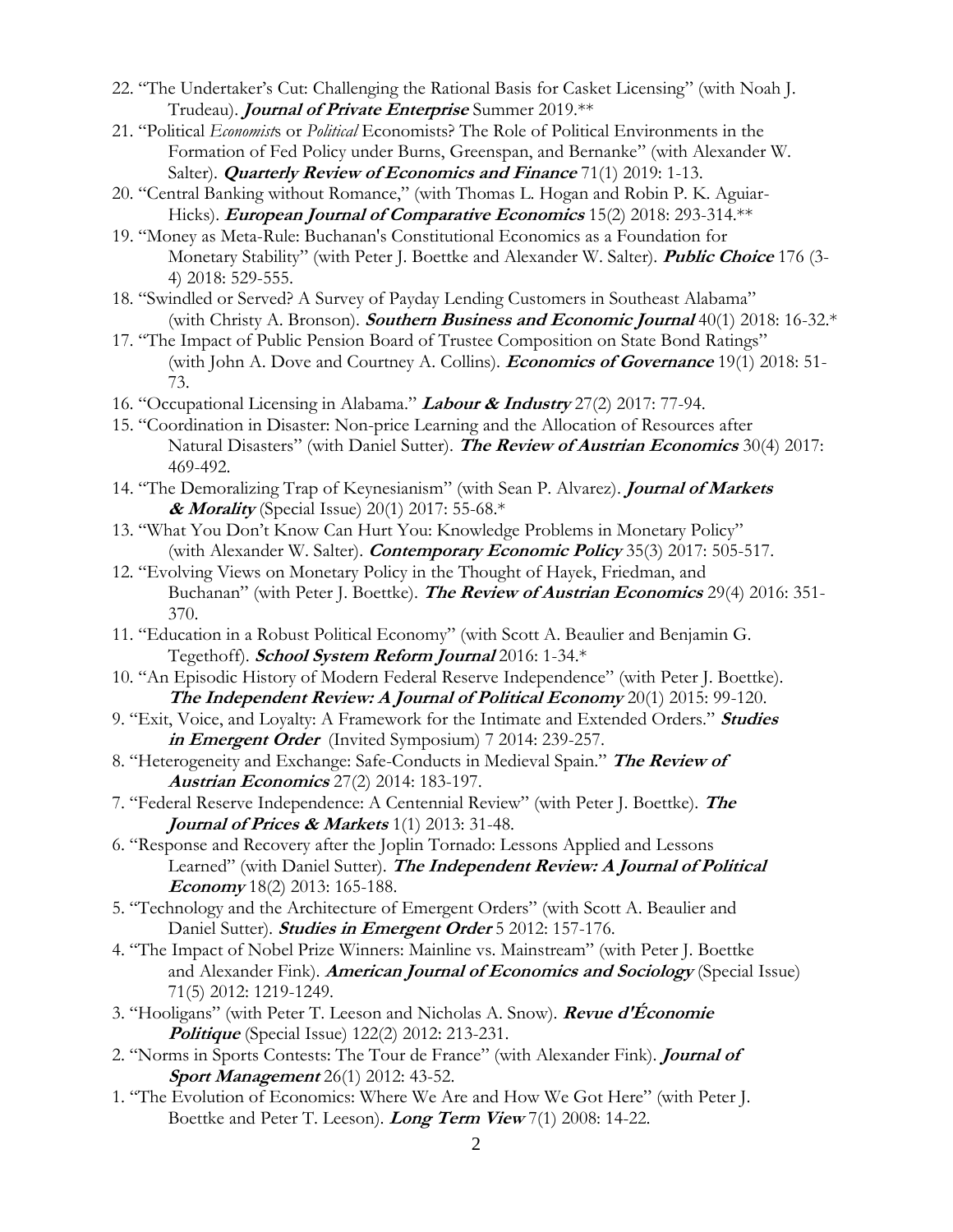#### **Journal Notes and Introductions**

1. "James M. Buchanan Centennial Birthday Academic Conference: An Introduction to the Special Issue," **Public Choice** 183(3-4) 2020: 223-226.

#### **Academic Book Chapters**

- 5. "On Your Mark, Get Set, Develop!" (with Scott A. Beaulier). In, Peter J. Boettke and Christopher J. Coyne's (Eds.), *Oxford Handbook of Austrian Economics*. New York, NY: **Oxford University Press**, 2015: 713-726.
- 4. "The Theory of Social Cooperation Historically Contemplated" (with Peter J. Boettke). In, Robert F. Garnett Jr., Paul Lewis, and Lenore T. Ealy's (Eds.), *Commerce and Community: Ecologies of Social Cooperation*. London and New York: **Routledge**, 2015: 38-55.
- 3. "The Impact of Nobel Prize Winners: Mainline vs. Mainstream" (with Peter J. Boettke and Alexander Fink). In, Daniel Sutter's (Ed.), *Different but Equal: Documenting the Contribution of Dissident Scholars*. United Kingdom: **Wiley-Blackwell**, 2012: 77-107. Reprint of "The Impact of Nobel Prize Winners: Mainline vs. Mainstream," *American Journal of Economics and Sociology* 71(5) 2012: 14-45.
- 2. "Been There Done That: The Political Economy of Déjà Vu, 1950 and 2010" (with Peter

J. Boettke and Nicholas A. Snow). In, Steven Kates' (Ed.), *The Global Financial Crisis: What Have We Learnt?* Gloucestershire, UK: **Edward Elgar Publishing**, 2011: 14-45.

Polish Translation:

"Już tu Byłem, Już to Robiłem: Ekonomia Polityczna Spod Znaku Déjà Vu" (with Peter J. Boettke and Nicholas A. Snow). In, Leszek Balcerowicz's (Ed.), *Odkrywając Wolność: Przeciw Zniewoleniu Umysłów*. Warsawa, Polska: **Zysk I S-Ka Wydawnictwo**, 2012: 975-1012.

1. "Private Solutions to Public Disasters: Self-Reliance and Social Resilience" (with Peter J. Boettke). In, William Kern's (Ed.), *The Economics of Natural and Unnatural Disasters.*  Kalamazoo, MI: **W.E. Upjohn Institute**, 2010: 87-102.

#### **Book Reviews**

- 7. "Karen Petrou's Engine of Inequality: The Fed and the Future of Wealth in America.*" The Independent Review: A Journal of Political Economy* 26(3) 2021.
- 6. "Giuseppe Eusepi and Richard E. Wagner, Public Debt: An Illusion of Democratic Political Economy." **The Review of Austrian Economics** 32(2) 2019: 185-188.
- 5. "Sebastian Mallaby's The Man Who Knew: The Life and Times of Alan Greenspan." **The Independent Review: A Journal of Political Economy** 22(3) 2017: 222-226.
- 4. "Virgil Henry Storr, Stefanie Haeffele-Balch, and Laura Grube's Community Revival in the Wake of Disaster: Lessons in Local Entrepreneurship." **The Independent Review: A Journal of Political Economy** 21(4) 2016: 621-623.
- 3. "Jocelyn Pixley and G. C. Harcourt, Financial Crisis and the Nature of Capitalist Money." **The Journal of the History of Economic Thought** 38(4) 2016: 518-523.
- 2. "Mark Toma, Monetary Policy and the Onset of the Great Depression." **EH.Net**, 2015.
- 1. "Mark Pennington, Robust Political Economy: Classical Liberalism and the Future of Public Policy." **Journal of Value Inquiry** 46(4) 2012: 519-522.

#### **Policy Papers and Book Chapters**

- 9. "The Costs of Occupational Licensing in Tennessee & Avenues for Reform," (with Macy Scheck, Ron Shultis, and Protik Nandy). *Beacon Center and the Political Economy Research Institute*, 2022.
- 8. "Advancing Certificate-of-Need Reform in Tennessee," (with Macy Scheck). *Political Economy*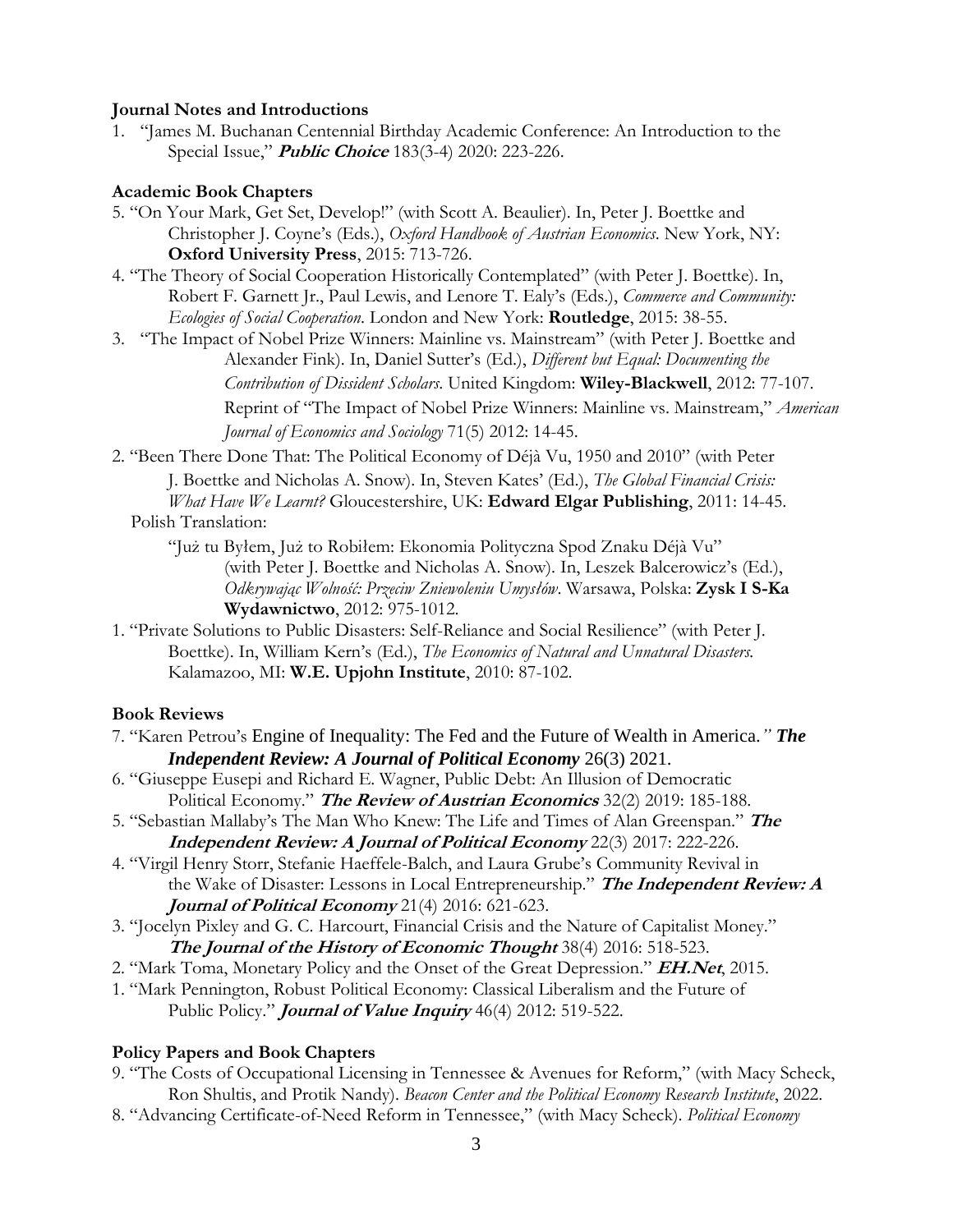*Research Institute*, 2021.

- 7. "The Costs of Occupational Licensing in Alabama" (with Courtney Michaluk, David Hall, and Alex Kanode). *Alabama Policy Institute*, 2018.
- 6. "Occupational Licensing in Mississippi." In, Brandon Cline and Claudia Williamson (Eds.), *Promoting Prosperity in Mississippi*. Mississippi State University, MS: Mississippi State University Institute for Market Studies, 2018: 119-131.
- 5. "Alabama at the Crossroads: An Economic Guide to a Fiscally Sustainable Future" (with John A. Dove). *Mercatus Center at George Mason University*, 2016.
- 4. "School Service Privatization in Alabama" (with Robin P. K. Aguiar-Hicks). In, Daniel Sutter's (Ed.), *Improving Lives in Alabama: A Vision for Economic Freedom and Prosperity*. Troy, AL: Manuel H. Johnson Center at Troy University, 2015: 79-90.\*\*
- 3. "Reforming Occupational Licensing in Alabama." In, Daniel Sutter's (Ed.), *Improving Lives in Alabama: A Vision for Economic Freedom and Prosperity*. Troy, AL: Manuel H. Johnson Center at Troy University, 2015: 143-156.
- 2. "Gauging the Perception of Cronyism in the United States" (with Daniel Sutter). *Mercatus Center Policy Paper*, 2012.
- 1. "Survey 2007: More Growth in School Support Service Privatization" (with Michael LaFaive). *Policy Brief*. Midland, MI: Mackinac Center for Public Policy, 2007.

# **Amici Curiae**

- 4. Ndioba Niang and Tameka Stigers v. Brittany Tomblinson (Executive Director of the Missouri Board of Cosmetology and Barber Examiners), "Brief of Amici Curiae Public Choice Scholars in Support of the Petitioners." **Supreme Court of the United States**. Chad W. Pekron and Thomas H. Wyatt, 2018.
- 3. Ndioba Niang and Tameka Stigers v. Emily Carroll, "Brief of Amici Curiae Public Choice Scholars in Support of Appellants and Reversal." **United States District Court for the Eastern District of Missouri**. Chad W. Pekron, Thomas H. Wyatt, and Sarah E. DeLoach, 2017.
- 2. Sensational Smiles, LLC, DBA Smile Bright v. Jewel Mullen, "Brief of Public Choice Economics Scholars as Amici Curiae in Support of Petitioner." **Supreme Court of the United States**. Andrew D. Prins and Andrew P. Tamayo (Institute for Justice), 2015.
- 1. North Carolina Board of Dental Examiners v. Federal Trade Commission, "Brief of Amici Curiae Scholars of Public Choice Economics in Support of Respondent." **Supreme Court of the United States**. William H. Mellor, Dana Berliner, and Paul M. Sherman (Institute for Justice), 2014.

#### **Invited Paper Presentations**

- 8. "Good Distiller, Bad Distiller: Dishonesty and Honesty in Markets and Politics in Early American Whiskey," Western Kentucky University. February 18<sup>th</sup>, 2022.
- 7. "Good Distiller, Bad Distiller: Dishonesty and Honesty in Markets and Politics in Early American Whiskey," Manuel H. Johnson Center at Troy University. November 10<sup>th</sup>, 2021.
- 6. "Long Live the Doge: Death as a Term Limit on Venetian Chief Executives." The Colloquium on the Foundations of the Market Order, Leipzig University. Online. July 2<sup>nd</sup>, 2020.
- 5. "The Political Economy of Venice," Samford University. Birmingham, AL, October 5<sup>th</sup>, 2018.
- 4. "Committee Rotation." Research Workshop, Free Market Institute at Texas Tech University. Lubbock, TX, September 14<sup>th</sup>, 2018.
- 3. "Long Live the King? Death as a Term Limit on Executives" (coauthored with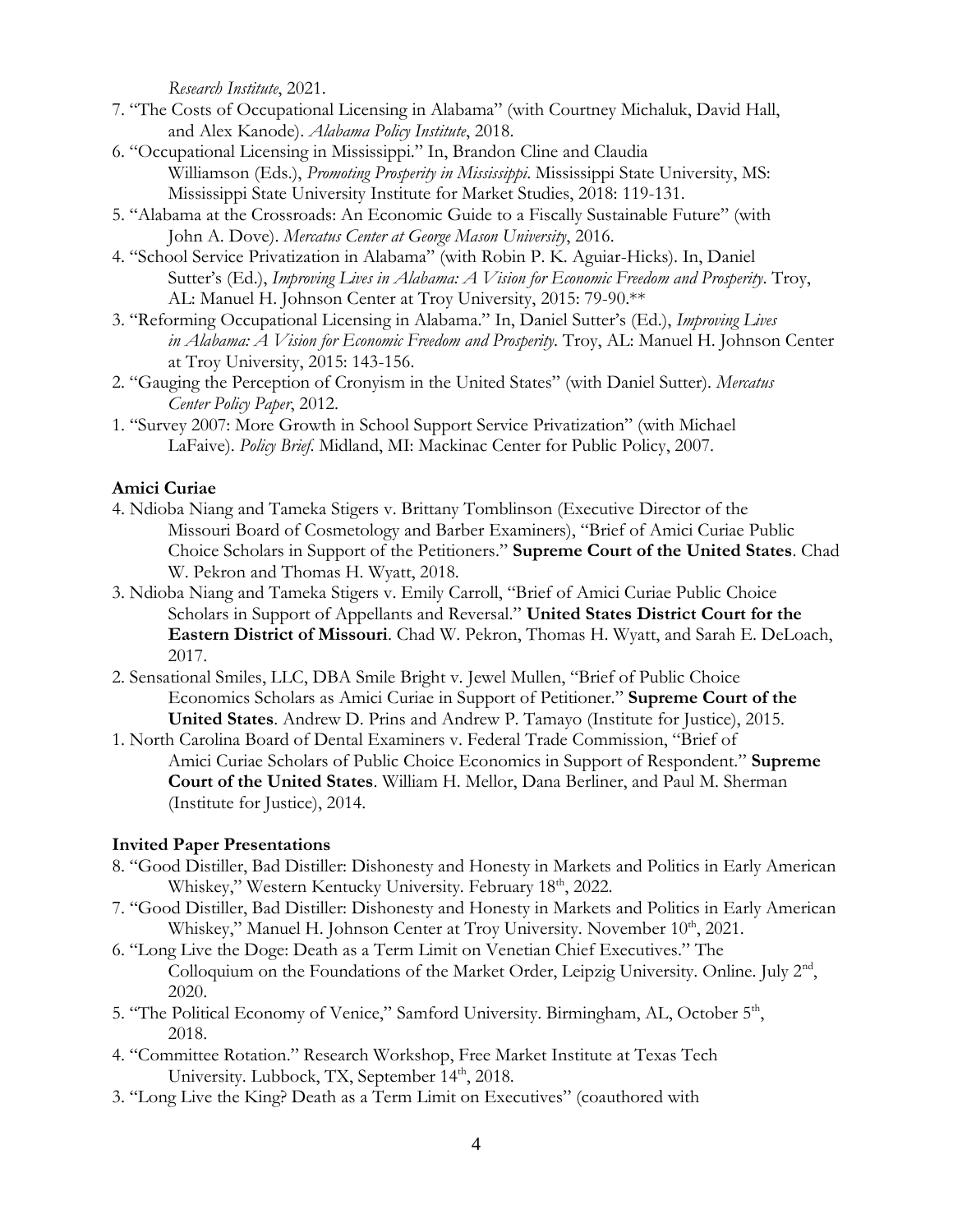George R. Crowley and Sebastian Leguizamon). Workshop in Philosophy, Politics, and Economics, Program for Advanced Study in Philosophy, Politics, and Economics at the Mercatus Center at George Mason University. Fairfax, VA, September 21<sup>st</sup>, 2017.

- 2. "What You Don't Know Can Hurt You: Knowledge Problems in Monetary Policy," Samford University. Birmingham, AL, February 19th, 2016.
- 1. "Heterogeneity and Exchange in Medieval Spain," Economic Lecture Series at Loyola University. New Orleans, LA, March 8<sup>th</sup>, 2012.

#### **Popular Publications**

- 99. "The Academy Doesn't Mind Harassment When It Targets the Right," *American Institute for Economic Research.* May 26<sup>th</sup>, 2022.
- 98. "Occupational Licensing Reduces Economic Opportunity in Tennessee," (with Macy Scheck and Ron Shultis). *Tennessean*. April 5<sup>th</sup>, 2022.
- 97. "The Costs of Occupational Licensing Fall Heaviest on Vulnerable Tennesseans," (with Macy Scheck and Ron Shultis). *The Center Square*. March 30<sup>th</sup>, 2022.
- 96. "How Inflation Raises Your Taxes," (with William F. Ford). *Wall Street Journal*. March 30<sup>th</sup>, 2022.
- 95. "Why a New Titan's Stadium Would be a Taxpayer-funded Boondoggle," *Tennessean*. March 22nd, 2022.
- 94. "Is a College Degree Still Worth the Price Tag?" *Nashville Business Journal*. March 15<sup>th</sup>, 2022.
- 93. "Zoning Laws, Not REITs to Blame for High Housing Prices," Orange County Register. March 9th, 2022.
- 92. "Tobacco's Surprising Partners in Stubbing Out Vaping," *Real Clear Politics*. February 28<sup>th</sup>, 2022.
- 91. "When Should Government Infringe on Academic Freedom in a Democracy?," (with Adam Kissel). *Tennessean*. February 18<sup>th</sup>, 2022.
- 90. "Biden's Fed Nominees a Tit-for-Tat Response to Trump's," *InsideSources*. January 27<sup>th</sup>, 2022.
- 89. "Why Tennessee Must Reform Certificate-of-Need Regulations to Improve Health Care Markets," (with Macy Scheck). *Tennessean*. January 25<sup>th</sup>, 2022.
- 88. "Money and the Rule of Law," Centre for the Study of Governance & Society, King's College London. January 24<sup>th</sup>, 2022.
- 87. "Policymakers Giving Millions to Ford Have Case of Big-Government Blues," *Tennessean*. November  $1<sup>st</sup>$ , 2021.
- 86. "The Puzzle of Cryptocurrency," *Nashville Business Journal*. October 22nd, 2021.
- 85. "Big Government Stifling of Big Tech Will Harm Tennessee Consumers," *Tennessean*. October  $8^{\text{th}}$ , 2021.

Reprinted in *CommercialAppeal* and *KnoxNews*.

- 84. "Is Inflation on the Horizon?" *Nashville Business Journal*. June 8<sup>th</sup>, 2021.
- 83. "Money and the Rule of Law," (with Alexander W. Salter and Peter J. Boettke). *fifteen eightfour* (Cambridge University Press). May 26<sup>th</sup>, 2021.
- 82. "Alcohol Taxes Fall Heaviest on the Poor," (with Macy Scheck). *Tennessean*. May 6th, 2021.\*\*
- 81. "What Can Government Do to Help the Poor?" *The Center Square*. April 7<sup>th</sup>, 2021.
- 80. "End the Fed's Mission Creep," (with Alexander W. Salter). *Wall Street Journal*. March 26<sup>th</sup>, 2021.
- 79. "Tennessee on the Up and Up," *The Center Square*. March 26<sup>th</sup>, 2021.
- 78. "COVID Stimulus Won't Cure the Pension Pandemic," (with Eileen J. Norcross). *Tribune Syndicate*. March 26<sup>th</sup>, 2021.

Printed in *Bristol Herald Courier*, *Finger Lake Times*, *Marietta Daily Journal, The Lafayette Observer*, *The Free Lance Star*, *The Mercury*, & *West Hawaii Today*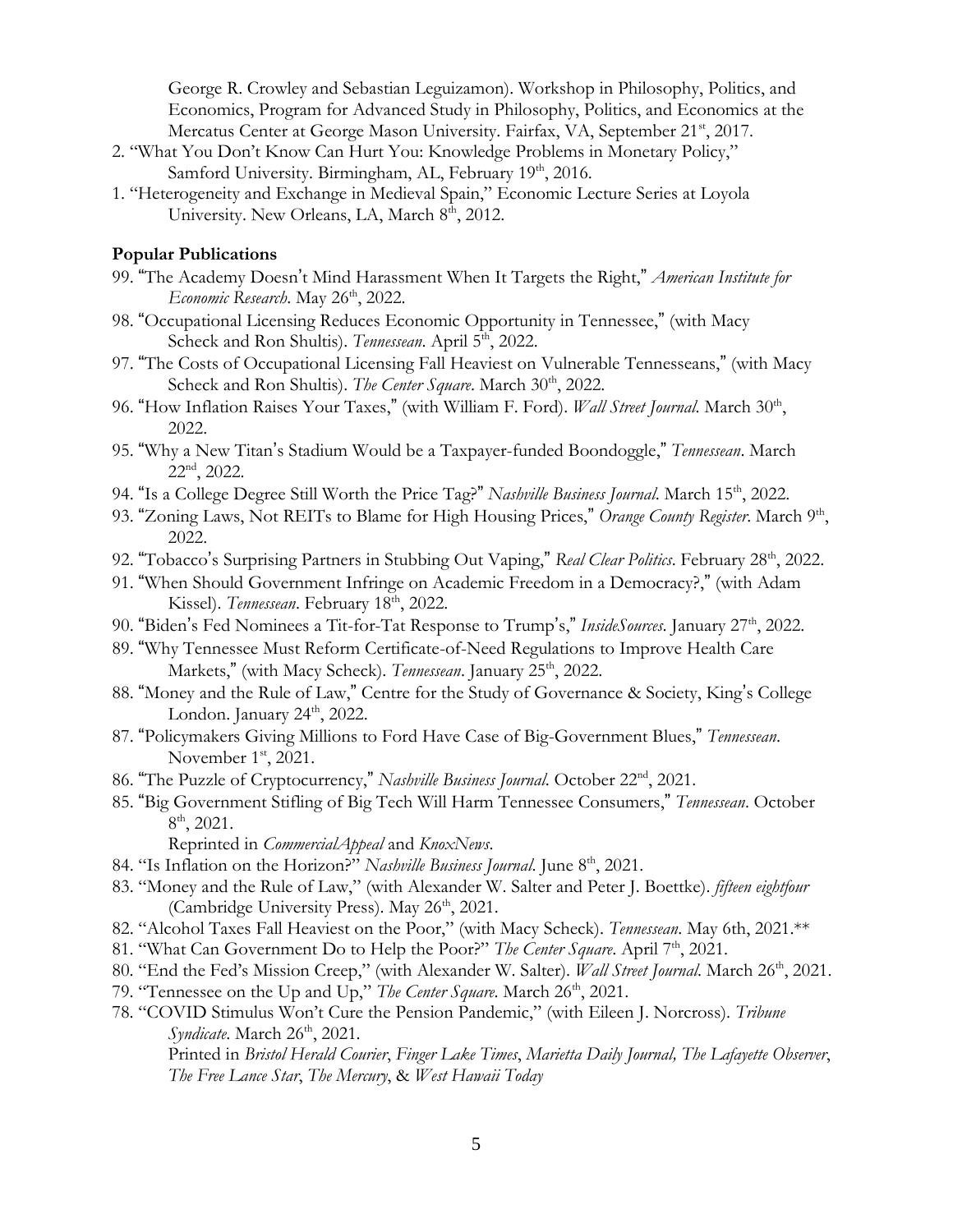- 77. "What Trash Can Teach Us About Economics," *American Institute for Economic Research.* March  $16<sup>th</sup>$ , 2021.
- 76. "The Legacy of James M. Buchanan at Middle Tennessee State University: A Response to Nancy MacLean's Democracy in Chains," *PERI Commentary*. March 11<sup>th</sup>, 2021.
- 75. "By Supporting Trumpism, the GOP is in Danger of Losing Libertarian Support," (with Alexander W. Salter). *Dallas Morning News*. February 7<sup>th</sup>, 2021.
- 74. "Federal Minimum Wage Will Harm Tennessee," *Chattanooga Times Free Press*. February 3rd, 2020.
- 73. "Why Conservatives Should Support Legalizing Marijuana," Tennessean. January 29<sup>th</sup>, 2021.
- 72. "End Asset Forfeiture in Tennessee," *Tennessee Lookout*. January 27<sup>th</sup>, 2021.
- 71. "Why Certificate of Need Laws are Stifling Health Care in Tennessee," *Nashville Business Journal.* January 8<sup>th</sup>, 2021.
- 70. "Make Way for the Innovators: Their Risk is Our Reward," *Nashville Business Journal*. January  $8<sup>th</sup>$ , 2021.
- 69. "Forgiving Student Loans Fails Econ 101," *Tennessee Star*. December 17<sup>th</sup>, 2020. Reprinted in the *Virginia Star, Ohio Star, Michigan Star, Minnesota Star, and Georgia Star* (December  $17<sup>th</sup>$ , 2020).
- 68. "Does Judy Shelton's Rejection Mean the Gold Standard is Dead?" *Nashville Business Journal*. December 10<sup>th</sup>, 2020.
- 67. "A Memorial from a Student on Walter W. Williams," Tennessee Star. December 4<sup>th</sup>, 2020.

Reprinted in the *Virginia Star, Ohio Star, Michigan Star, Minnesota Star, and Georgia Star* (December  $4<sup>th</sup>$ , 2020).

- 66. "To Fix the Fed, We Need True Monetary Rules," (with Peter J. Boettke and Alexander W. Salter). *The Hill*. November 23<sup>rd</sup>, 2020.
- 65. "Don't Hate the Chains: Corporate Stores Pave the Way for Local Economic Growth with Job Creation, Business Development," *Nashville Business Journal*. August 11<sup>th</sup>, 2020.
- 64. "Keep Federal Hands Out of Our Local Purse," *PERI Commentary*. May 28<sup>th</sup>, 2020.
- 63. "Carnival Barkers: A Hard Lesson on Why Fiscal Responsibility Matters," *PERI Commentary*. May 19<sup>th</sup>, 2020.
- 62. "Careless Acts of Corruption: Disaster Relief Continually Falls into the Wrong Hands," *PERI Commentary*. May 1<sup>st</sup>, 2020.
- 61. "Crisis Economics: Price Gouging Laws Perpetuate the Hoarding of Goods and Create Shortages," *Nashville Business Journal*. April 17<sup>th</sup>, 2020.
- 60. "In a Disaster or Crisis, Cut the Red Tape," (with Brian Delaney), *PERI Commentary*. April  $15^{th}$ , 2020.
- 59. "Lessons Learned in Disaster Recovery Show How the Private Sector Shines in Recovery Efforts," (with Brian Delaney). *PERI Commentary*. March 17th, 2020.
- 58. "Protecting Free Speech on Campus," Beacon Center of Tennessee. October 25<sup>th</sup>, 2018.
- 57. "Seeking Better Policy for the Retirement Systems of Alabama," *AL.com*. September 7<sup>th</sup>, 2016.
- 56. "The Real Reason Why I'm an Economist," *AL.com*. August 2nd, 2016.
- 55. "Here's Why Politicians Trying to Kill Alabama's Payday Loan Industry are Misguided" (with Christy A. Bronson), *Yellowhammer News*. June 29<sup>th</sup>, 2016.\*
- 54. "Further Reforms are Needed for the Retirement Systems of Alabama," *AL.com*. May  $23^{\text{rd}}$ , 2016.
- 53. "Here's How Much Money Alabama's Corruption Epidemic Took out of Your Pocket This Year," *Yellowhammer News*. May 19<sup>th</sup>, 2016.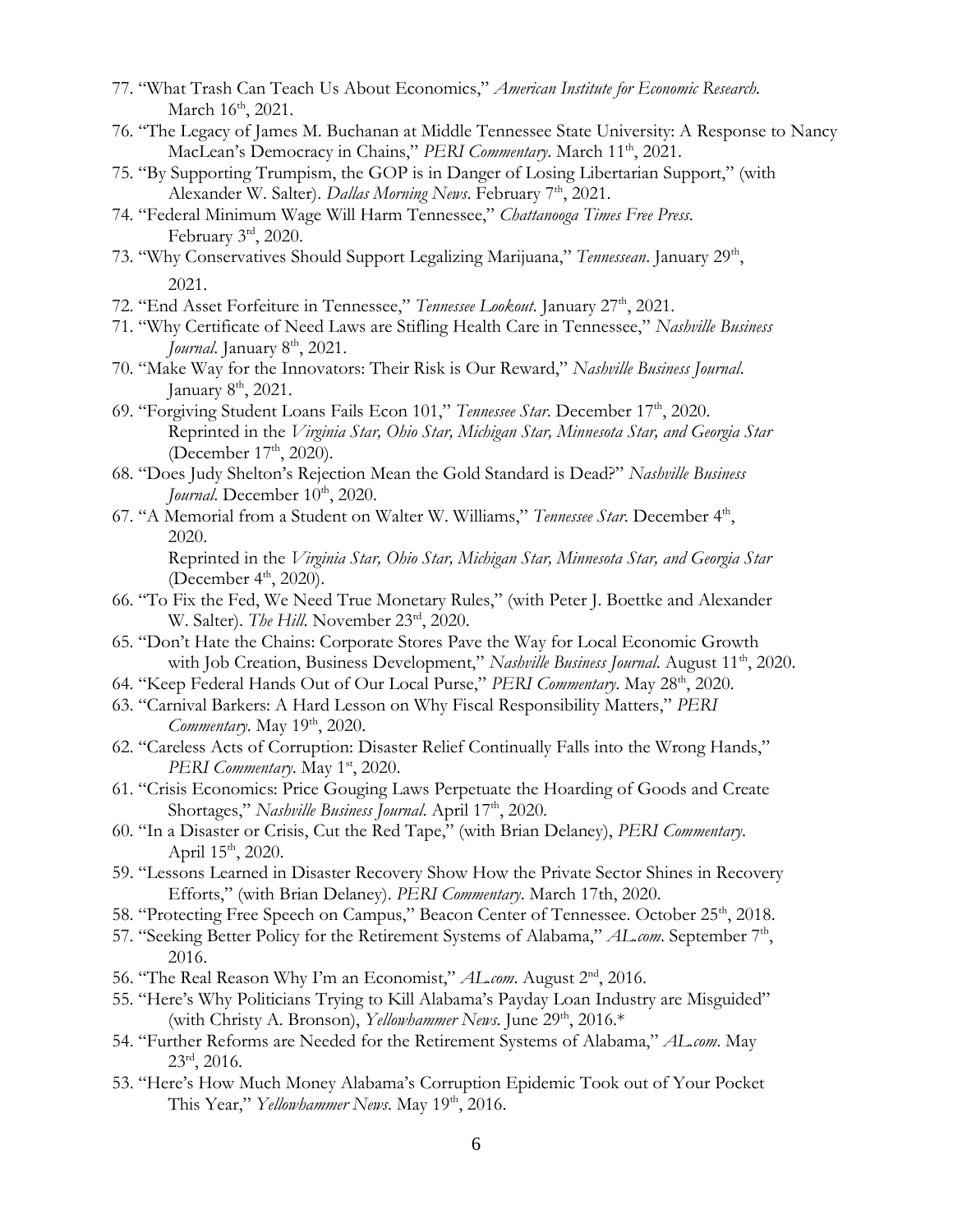- 52. "Unfunded Liabilities in Alabama's Pension System Have Increased 500% since 2003. It's Time for Reform," *Yellowhammer News*. March 17<sup>th</sup>, 2016.
- 51. "Alabama's Income Tax is Inhibiting Economic Growth, Should Be Eliminated," *Yellowhammer News.* January 20<sup>th</sup>, 2016.
- 50. "Liberal Faculties Nationwide are Blocking Students from Well-Rounded Education," *Yellowhammer News.* January 11<sup>th</sup>, 2016. Reprinted in *The Daily Caller* (January 18<sup>th</sup>, 2016).
- 49. "2016 Could Be a Breakout Year for Alabama's Economy" (with Stephen C. Miller), *AL.com.* December 28<sup>th</sup>, 2015.

Reprinted in the *The Montgomery Independent* (December 31<sup>st</sup>, 2015).

- 48. "The Government isn't Santa Claus," *Yellowhammer News*. December 9th, 2015.
- 47. "Democratic Candidates' 'Free College' Plans Will Leave Both Students and Taxpayers Worse Off" (with Sean P. Alvarez), *Yellowhammer News*. November 9, 2015.\*
- 46. "Alabama Chooses Liquor Stores Over Driver's License Offices," *Yellowhammer News*. October 16<sup>th</sup>, 2015.
- 45. "Immigration Restriction is a Red Herring 'Solution' to Poverty," *The Daily Caller*. September  $8<sup>th</sup>$ , 2015.
- 44. "Incentives Don't Make Sense, Economically or Morally," *AL.com*. September 2nd, 2015.
- 43. "Birmingham's Minimum Wage Hike is Off-Target and Will Harm Those It Seeks to Help," *Yellowhammer News*. August 19<sup>th</sup>, 2015.
- 42. "Hunting Plays a Vital Role in Preservation of Big Game and Endangered Species" (with Stephen C. Miller), *Yellowhammer News*. August 13<sup>th</sup>, 2015.
- 41. "Alabamians Shouldn't be Duped by the Narrative That There's Nothing Left in Government to Cut," *Yellowhammer News*. August 11<sup>th</sup>, 2015.
- 40. "RSA is a Poor Stewart of Our Retirement Resources," *AL.com*. July 29<sup>th</sup>, 2015.
- 39. "It's Time for Birmingham to Drive Uber Plans Forward" (with Olivia Melton), Birmingham Business Journal. July 24<sup>th</sup>, 2015.\*
- 38. "Like Those Charcoal Briquettes You Bought for Your July 4th BBQ? Thank Henry Ford," *IJReview*. July 4<sup>th</sup>, 2015.
- 37. "Let's Bust the Myth that Raising Taxes Will Stimulate Alabama's Economy," *Yellowhammer News.* June 19<sup>th</sup>, 2015.
- 36. "Are Washington's Big Government Habits Rubbing Off On Alabama?," *Yellowhammer News.* June 4<sup>th</sup>, 2015.
- 35. "Grade Inflation Has Distorted Higher Education," Investor's Business Daily. May 19th, 2015.
- 34. "Alabama Taxpayers Should Not be Duped by Modern 'Bootleggers & Baptists.'" *Yellowhammer News*. May 11<sup>th</sup>, 2015.
- 33. "Cut Corporate Welfare, Lower Taxes for All Businesses." *Yellowhammer News*. April 15<sup>th</sup>, 2015.
- 32. "Filthy Stinking Profits: Entrepreneurs Have a Nose for Potential" (with Zac Thompson), *The Freeman*. March 18<sup>th</sup>, 2015.\*
- 31. "I Dare Defend My Rights to Growlers and Pints," AL.com. March 16<sup>th</sup>, 2015.
- 30. "If Alabama Leaders Want to Raise Revenue, They Should Cut Taxes," *Yellowhammer News.* March 9<sup>th</sup>, 2015.
- 29. "Price Gouging Laws Hurt Consumers," *Birmingham Business Journal*. March 5<sup>th</sup>, 2015.
- 28. "It's Time for Alabama Leaders to Cut Spending," AL.com. February 20<sup>th</sup>, 2015.
- 27. "Lack of Economic Freedom Holds Alabama Back," *Montgomery Advertiser*. February 18, 2015.
- 26. "Fix Tax System, Don't Raise Them," *Birmingham Business Journal*. February 13th, 2015.
- 25. "Restrictions on Payday Lending are Unfair and Harmful to Borrowers," *AL.com*.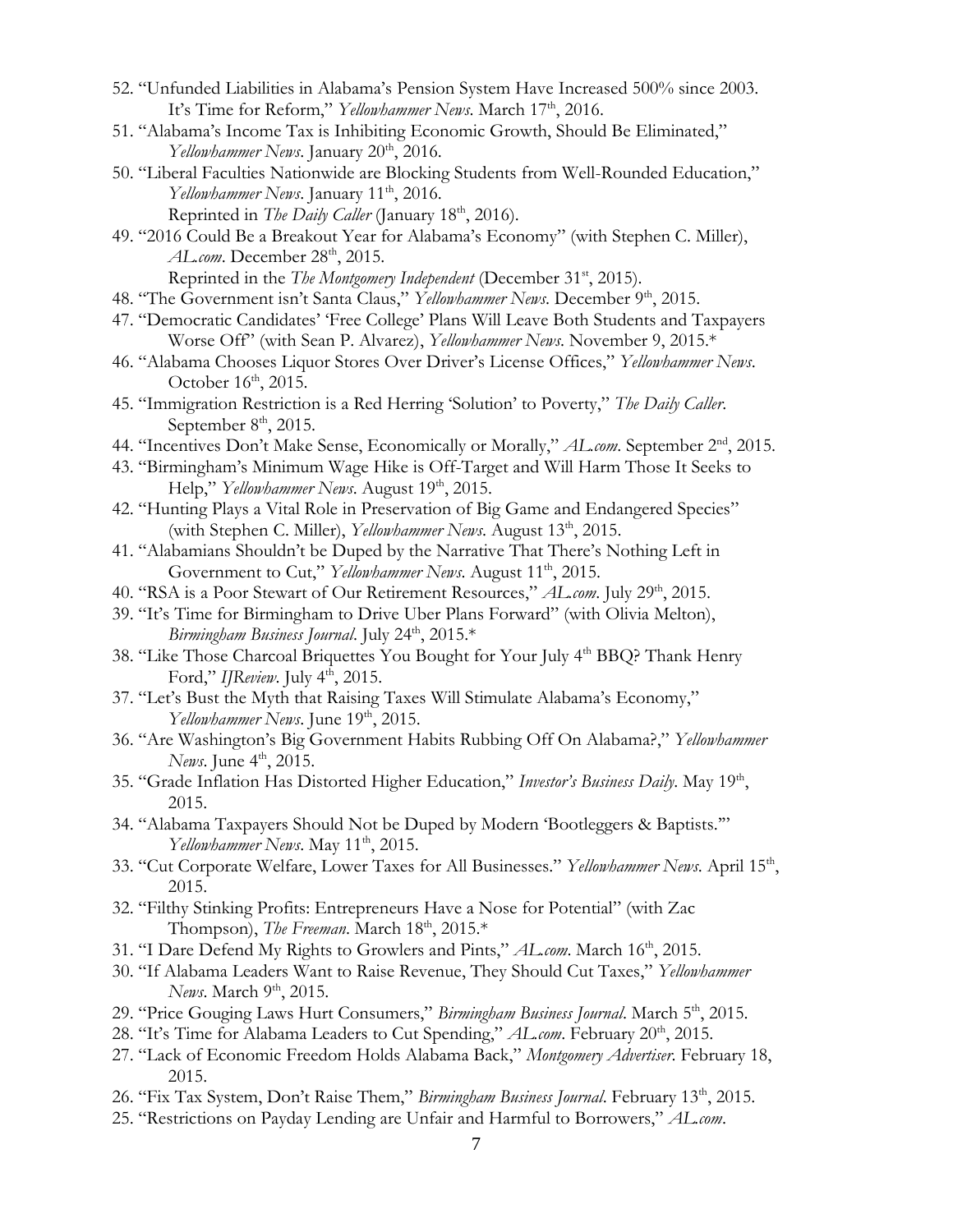February  $6<sup>th</sup>$ , 2015.

- 24. "Income Inequality May Actually Be Good News" (with Rachel H. Freeman), *AL.com*. February  $6<sup>th</sup>$ , 2015.\*
- 23. "Economic Freedom Key to State's Growth," The Montgomery Advertiser. January 2<sup>nd</sup>, 2015.
- 22. "From Airbags to Detergents, Competition Can Help Reduce Recalls," *AL.com*. November  $20<sup>th</sup>$ , 2014.
- 21. "Privatizing Could Boost School Funding," Montgomery Advertiser. October 2<sup>nd</sup>, 2014.
- 20. "High Public Employment Hurts State's Economy," *Montgomery Advertiser*. September  $11^{th}$ , 2014.
- 19. "Raising the Minimum Wage Hurts Workers," *Montgomery Advertiser*. May 7<sup>th</sup>, 2014.
- 18. "Let Alabamians Get to Work: Occupational Licensing Restricts Job Choice and Mobility," *AL.com.* April 21st, 2014.
- 17. "Frank Woolworth and the Minimum Wage" (with Zac Thompson), *The Freeman*. April  $7<sup>th</sup>$ , 2014.\*

Reprinted in the *Panama City News Herald* (April 13<sup>th</sup>, 2014).

- 16. "Lobbying a Critical Skill in Today's Crony Economy," *Investor's Business Daily*. February  $24^{\text{th}}$ , 2014.
- 15. "Damage Control: Improper Uses of Disaster Aid Follow Like Day to Night" (with Laura Grube), *The Freeman*. February 14<sup>th</sup>, 2014.\*\*
- 14. "The Myth of Wage Stagnation," *CNBC.com*. January 29<sup>th</sup>, 2014.
- 13. "Health Website Woes are only the Beginning," Montgomery Advertiser. December 19<sup>th</sup>, 2013.
- 12. "Michiganians Need Direct Access to Physical Therapy," The Detroit News. October 16<sup>th</sup>, 2013.
- 11. "Reform Needed to Restore Economic Freedom," Montgomery Advertiser. August 2<sup>nd</sup>, 2013.
- 10. "Lessons in Disaster Recovery" (with Laura Grube), *The Freeman*. June 10<sup>th</sup>, 2013.\*\*
- 9. "Life, Liberty and the Pursuit of Homebrewing," *The Birmingham News*. May 2nd, 2012.
- 8. "Tornado Recovery: How Joplin Is Beating Tuscaloosa," (with David Beito), *The Wall Street Journal.* April 14<sup>th</sup>, 2012.
- 7. "The 'Show Me State' Offers a Lesson on Disaster Recovery" (with Daniel Sutter), *The Jefferson City News Tribune.* April 13<sup>th</sup>, 2012.
- 6. "How to Expand Birth Control Access," *Iowa Gazette*. March 21st, 2012.
- 5. "Being Tough on Immigration is Tough on Economic Growth" (with Scott A. Beaulier and Darrick C. Luke), *The Freeman* 62(1) January/February 2012: 6-8.\*\*
- 4. "Alcohol Sales May Improve Safety," *Troy Messenger*. September 22nd, 2011.
- 3. "The Law Merchant and International Trade" (with Peter T. Leeson), *The Freeman* 61(4) May 2011: 34-37.
- 2. "Survey 2007: School Support Service Privatization Rises" (with Michael LaFaive), *Viewpoint on Public Issues* No. 2007-25, September 4<sup>th</sup>, 2007.
- 1. "Survey: School Outsourcing Grows" (with Michael LaFaive), *Viewpoint on Public Issues* No. 2005-22, August 1<sup>st</sup>, 2005. Reprinted in *Michigan Privatization Report* (05(1) 2005: 4).

#### **Invited Debates, Lectures, Panels, Podcasts, and Presentations**

75. "Are Markets Moral?" Bastiat Society of Nashville. Nashville, TN. May 17<sup>th</sup>, 2022.

- 74. "Consumer Safety Regulation in Healthcare," Healthcare Regulation Virtual Panel. Fayetteville State University. April 26<sup>th</sup>, 2022.
- 73. "Originalism and Monetary Policy: What the Founders Thought of Money," Nashville Lawyers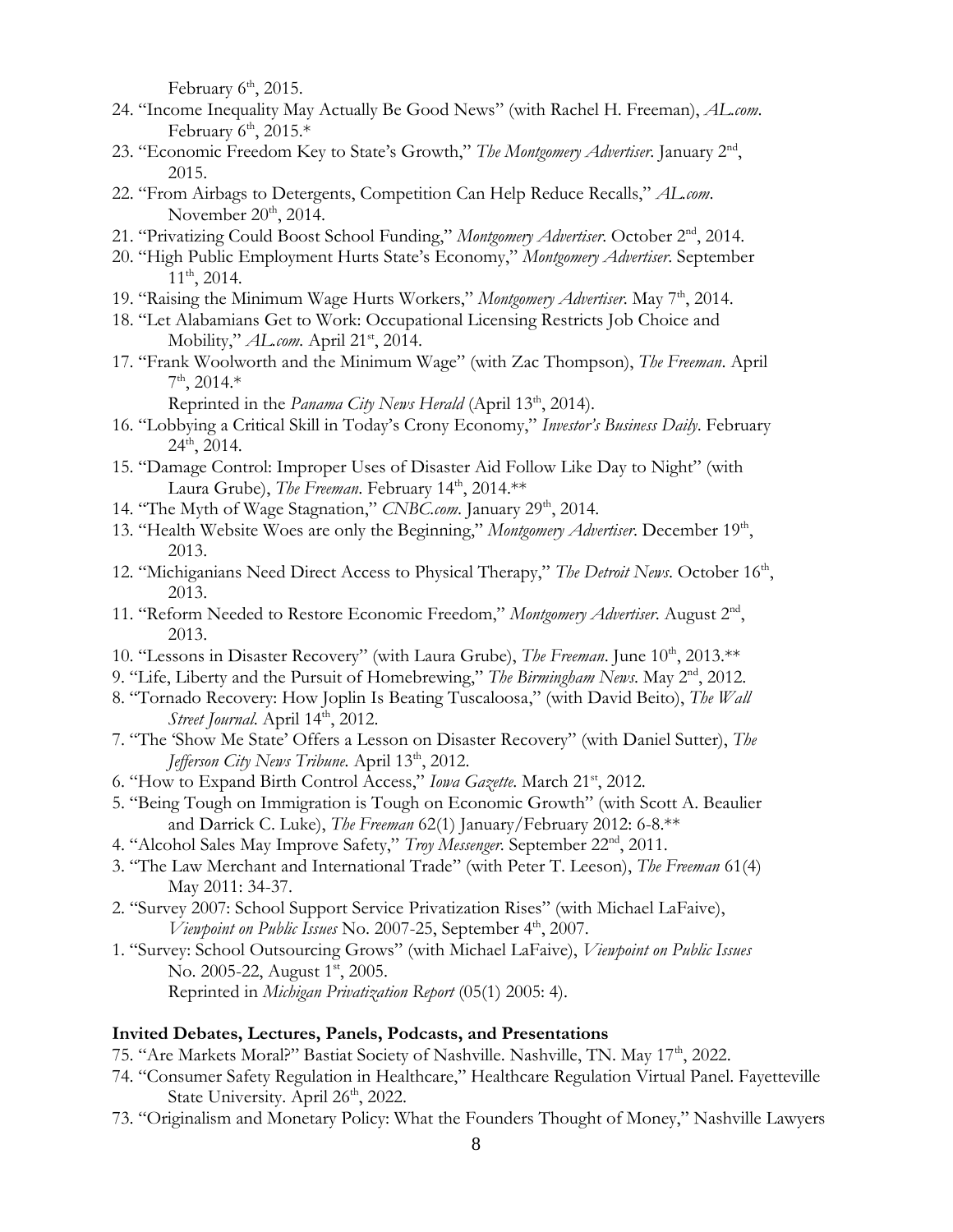Chapter, The Federalist Society, Nashville, TN. April 21st, 2022.

- 72. "The Inveterate Problems of Political Economy: From Plato to Gen Z," Northwood University Freedom Seminar, Midland, MI. April 8<sup>th</sup>, 2022.
- 71. "Daniel Smith, Political Economy Research Institute at MTSU," Tennessee Voices. February 11th, 2022.
- 70. "Money and the Rule of Law," Invited Classroom Discussion. *Ball State University*. December  $8^{\text{th}}$ , 2021.
- 69. "Money and the Rule of Law," *Governance Podcast*. Centre for the Study of Governance and Society, Department of Political Economy, King's College London. October 22<sup>nd</sup>, 2021.
- 68. "Money and the Rule of Law," *The Curious Task*. Institute for Liberal Studies. October 21st, 2021.
- 67. "Lawless at the Fed During COVID-19," Republican Women of Rutherford County. October 19th, 2021.
- 66. "Lawless at the Fed During COVID-19," Republican Women of Maury County. October 19th, 2021.
- 65. "Good Distiller, Bad Distiller: Dishonesty and Honesty in Markets and Politics in Early American Whiskey Markets," Aquinas College. October 13<sup>th</sup>, 2021.
- 64. "Lawless at the Fed During COVID-19," Nashville Sentinels. July 22<sup>nd</sup>, 2021.
- 63. "Money and the Rule of Law," Econversations with Dan Sutter. June 28<sup>th</sup>, 2021.
- 62. "The Future of Central Banking," Center for Market Education (Malaysia), Students for Liberty, Universiti Teknologi Mara, Cawangan Sabah, and the Adam Smith Institute (Singapore) June  $29<sup>th</sup>$ , 2021.
- 61. "Lawless at the Fed During COVID-19," Williamson County GOP. June 17<sup>th</sup>, 2021.
- 60. "Money and the Rule of Law," Macro Musings with David Beckworth (with Alexander W. Salter). May  $18<sup>th</sup>$ , 2021.
- 59. "Deficits, Debt, and Debasement," Rotary Club of Brentwood, Brentwood, TN. Friday, May 14, 2021.
- 58. "Lawlessness at the Fed During COVID-19," Bastiat Society of Nashville, Nashville, TN (Virtual). November  $18<sup>th</sup>$ , 2020.
- 57. "Do Financial Crises (or Pandemics) Weaken the Case for Monetary Rules?" Northwood University Freedom Seminar, Midland, MI (Virtual). May 16<sup>th</sup>, 2020.
- 56. "An Introduction to the Political Economy Research Institute," Kiwanis Club, Murfreesboro, TN. September 18<sup>th</sup>, 2019.
- 55. "Common Myths of Inequality," Northwood University Freedom Seminar, Midland, MI. Friday, May 17<sup>th</sup>, 2019.
- 54. "Money and the Rule of Law," Rotary Club of Brentwood, Brentwood, TN. Friday, May  $10^{th}$ , 2019.
- 53. "An Introduction to the Political Economy Research Institute," Republican Women of Williamson County. Wednesday, March 27<sup>th</sup>, 2019.
- 52. "An Introduction to the Political Economy Research Institute," Heritage Sentinels. Murfreesboro, TN, March 18<sup>th</sup>, 2019.
- 51. "An Introduction to the Political Economy Research Institute," Let's Talk Politics, Brentwood, TN, February 7<sup>th</sup>, 2019.
- 50. "James M. Buchanan," Honors College Buchanan Fellowship Program Induction Ceremony," Middle Tennessee State University, Murfreesboro, TN, September 7<sup>th</sup>, 2018.
- 49. "The Political Economy and Economic Impact of Tariffs on Ginseng Growers," Tennessee Ginseng Growers Fall Meeting," Middle Tennessee State University. Murfreesboro, TN, August 24<sup>th</sup>, 2018.
- 48. "Applied Topics in Policy," Discussion Leader, Mercatus Center at George Mason University Alumni Colloquium. Arlington, VA, July 20<sup>th</sup>-21<sup>st</sup>, 2018.
- 47. "Markets & Society," Scholar Participant, Bastiat Fellowship Colloquium, Mercatus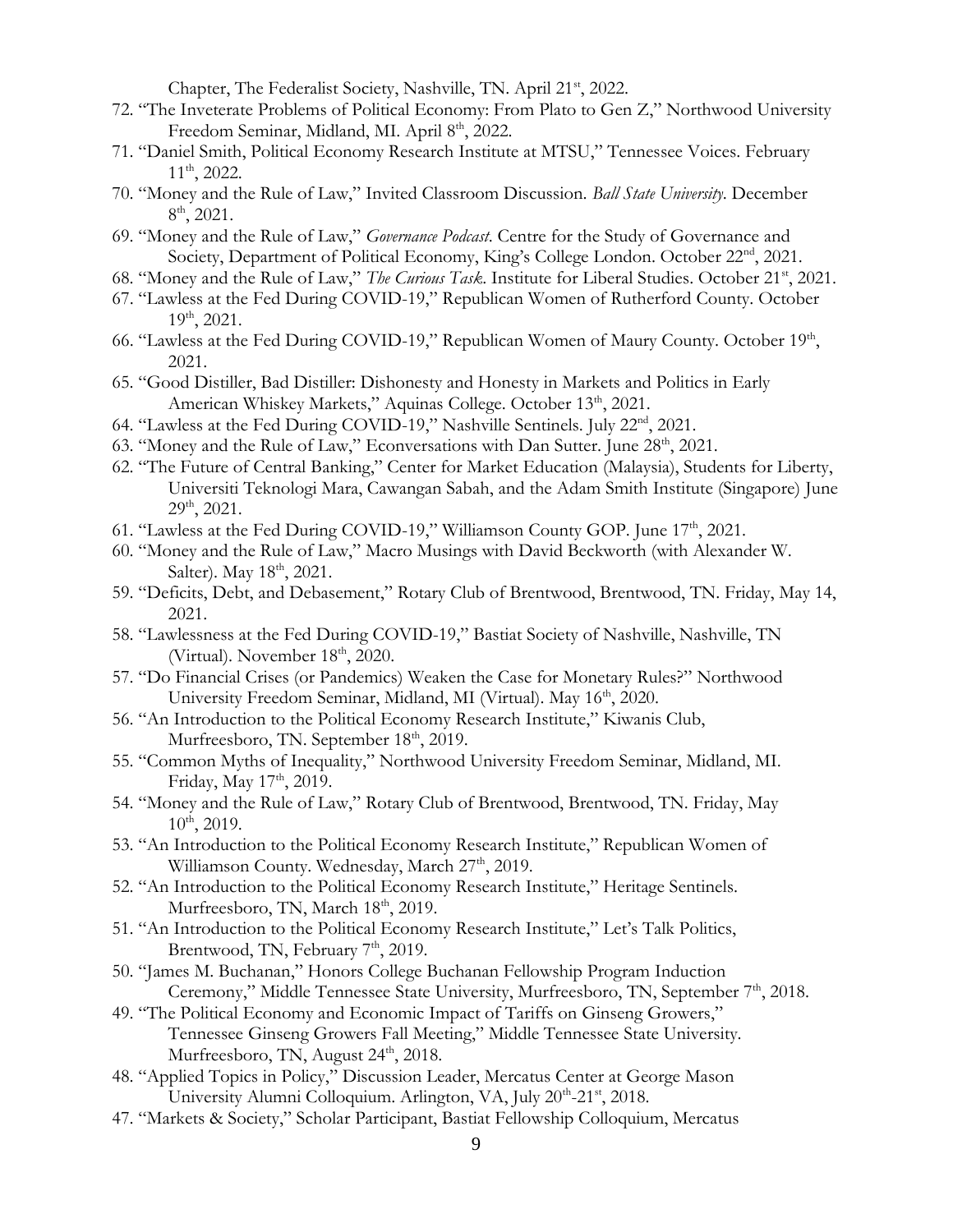Center at George Mason University. Arlington, VA, April 20th-21st, 2018.

- 46. "Politics & Economic Progress," Discussion Leader, Bastiat Fellowship Colloquium, Mercatus Center at George Mason University. Arlington, VA, March 16<sup>th</sup>-17<sup>th</sup>, 2018.
- 45. "Historic and Modern Case Studies in Institutional Innovation," Freedom Seminar, Northwood University. Midland, MI, April 7<sup>th</sup>, 2018.
- 44. "The Costs of Occupational Licensing in Alabama," (coauthored with Courtney Michaluk, David Hall, and Alex Kanode). Alabama Policy Institute and the Manuel H. Johnson Center for Political Economy. Montgomery, AL, March 6<sup>th</sup>, 2018.
- 43. "How Legislatures Can Use Researchers to Produce Research and Testify," Panel, Economic Liberty Forum, Institute for Justice. Little Rock, AR, December 13<sup>th</sup>, 2016.
- 42. "Alabama at the Crossroads: An Economic Guide to a Fiscally Sustainable Future," Houston County Republican Women. Dothan, AL, June 23rd, 2016.
- 41. "Alabama at the Crossroads: An Economic Guide to a Fiscally Sustainable Future," Madison County Republican Women's Club. Madison, AL, June 16<sup>th</sup>, 2016.
- 40. "Alabama at the Crossroads: An Economic Guide to a Fiscally Sustainable Future," Republican Women of Coffee County. Enterprise, AL, May 18<sup>th</sup>, 2016.
- 39. "Inequality," Freedom Seminar, Northwood University. Midland, MI, April 16th, 2016.
- 38. "Alabama at the Crossroads: An Economic Guide to a Fiscally Sustainable Future," Presentation for Alabama Policymakers. Montgomery, AL, March 22<sup>nd</sup>, 2016.
- 37. "Alabama at the Crossroads: An Economic Guide to a Fiscally Sustainable Future," Presentation for Alabama Executive Branch Policy Staff. Montgomery, AL, March 22<sup>nd</sup>, 2016.
- 36. "ABC Liquor Store Privatization," Alabama Senate Legislative Hearing. Montgomery, AL, March  $16<sup>th</sup>$ , 2016.
- 35. "Alabama at the Crossroads: An Economic Guide to a Fiscally Sustainable Future," Presentation for State Legislators, Manuel H. Johnson Center for Political Economy, Troy University. Montgomery, AL, March 3rd, 2016.
- 34. "Alabama at the Crossroads: An Economic Guide to a Fiscally Sustainable Future," Legislative Days, Alabama Federation of Republican Women. Montgomery, AL, February  $24<sup>th</sup>$ , 2016.
- 33. "Alabama at the Crossroads: An Economic Guide to a Fiscally Sustainable Future," Kiwanis Club of Dothan. Dothan, AL, February 23rd, 2016.
- 32. "Economics and Moral Philosophy: In Conflict?," Are Markets Just? Foundation for Economic Education, Faulkner University. Montgomery, AL, December 5<sup>th</sup>, 2015.
- 31. The Morality of Capitalism: Lessons from Hurricane Katrina and Post-Disaster Recovery on the Gulf Coast 10 Years On. Panel at the Southern Economic Association Annual Meeting. New Orleans, LA, November 22<sup>nd</sup>, 2015.
- 30. "Economic Freedom and Inequality," Ozark Rotary Club. Ozark, AL, October 13th, 2015.
- 29. "The Dark Side of Capitalism? Inequality," Freedom Week, Northwood University. Midland, MI, September 16<sup>th</sup>, 2015.
- 28. "Restrictions on Payday Lending are Unfair and Harmful to Borrowers," nonPrime101 Conference. St. Petersburg, FL, August 5<sup>th</sup>, 2015.
- 27. Economics of Sports, Foundation for Economic Education, Chapman University. Orange, CA, June  $24^{\text{th}}$ -26<sup>th</sup>, 2015.
	- Lecture 1: "How Economic Thinking Can Help You Understand Sports"
	- Lecture 2: "Informal Norms in Sports"
	- Lecture 3: "Soviet Sports and Central Planning"
- 26. "School Service Privatization in Alabama," Troy University 14<sup>th</sup> Annual Alumni Delegation Legislative Breakfast. Montgomery, AL, April 16<sup>th</sup>, 2015.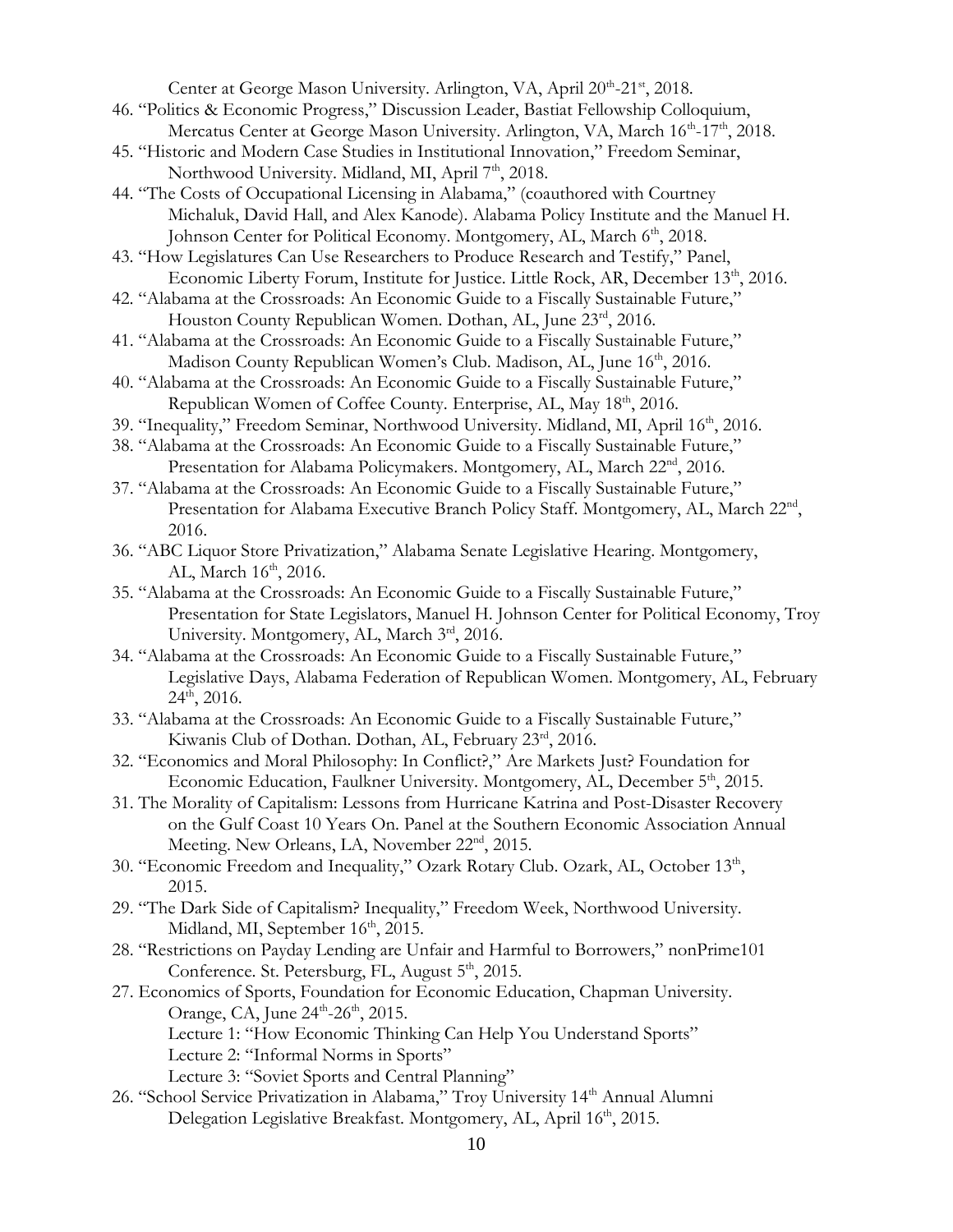- 25. "Lessons in Disaster Recovery," Northwood University Freedom Seminar. Midland, MI, April  $11^{th}$ , 2015.
- 24. "Taxes, Economic Freedom, and Growth," Crenshaw County Chamber of Commerce. Luverne, AL, February  $26<sup>th</sup>$ , 2015.
- 23. "Economic Freedom and Natural Disasters" Lecture Series at Stillman College. Tuscaloosa, AL, January  $14<sup>th</sup>$ , 2015.
- 22. "Economics and Moral Philosophy: Contending or Reinforcing Frameworks for a Better World?," Guest Speaker, Law 6610, Troy University. Dothan, AL. November 18<sup>th</sup>, 2014.
- 21. "Personal Management Merit Badge," Alabama-Florida Council Merit Badge University, Troy University. Troy, AL, October  $25<sup>th</sup>$ , 2014.
- 20. "Economic Forecast," Alabama Associated General Contractors. Dothan, AL, October  $6^{\text{th}}$ , 2014.
- 19. "Inequality," Kiwanis Club of Troy. Troy, AL, May 6<sup>th</sup>, 2014.
- 18. "Hayek on Liberty," Discussion Leader, Advanced Topics in Liberty, Institute for Humane Studies, Florida State University. Tallahassee, FL, February 8<sup>th</sup>, 2014.
- 17. "The Inequality Problem by David Brooks," Troy University Times Talk, Troy University. Troy, AL, February 5<sup>th</sup>, 2014.
- 16. "What Can You Do Now While You're Still in School Career in Academia," Career in Liberty Webinar Series, Institute for Humane Studies. September 24<sup>th</sup>, 2013.
- 15. "Economic Freedom," Greenville Lion's Club. Greenville, AL, September 23rd, 2013.
- 14. Conversations for Freedom Panel, Alabama Policy Institute at Samford University. Birmingham, AL, July 31<sup>st</sup>, 2013.
- 13. "Friedrich Hayek's The Road to Serfdom," American Freedom Institute, Intercollegiate Studies Institute at Samford University. Birmingham, AL, July 22<sup>nd</sup>-24<sup>th</sup>, 2013.
- 12. Liberty & Society, Institute for Humane Studies at Chapman University. Orange County, CA, July  $13^{\text{th}}$ -18<sup>th</sup>, 2013:
	- Lecture 1: "Property, Prices, and Community"
	- Lecture 2: "The Contending Explanations for Economic Growth"
	- Lecture 3: "Great Methodological Battles in Economics"
- 11. "Economics, Business, and Economic Freedom," American Renewal and Survival Round Table Panel Forum, Society of Business, Industry and Economics. Destin, FL, April  $17<sup>th</sup>$ , 2013.
- 10. "Lessons from Joplin and Tuscaloosa," Symposium on Disaster Ethics and Public Policy, Jean Beer Blumenfeld Center for Ethics at Georgia State University. Atlanta, GA, April 2<sup>nd</sup>, 2013.
- 9. "Occupational Licensing and Business Freedom," Delta Sigma Pi Lecture Series at Troy University. Troy, AL, April 1<sup>st</sup>, 2013.
- 8. "Lessons in Disaster Recovery Planning: Tuscaloosa, AL & Joplin, MO," Koch Lecture Series at Stillman College. Tuscaloosa, AL, February 22<sup>nd</sup>, 2013.
- 7. "Economics, Business, and Economic Freedom," Delta Sigma Pi Lecture Series at Troy University. Troy, AL, January 28<sup>th</sup>, 2013.
- 6. "Lessons in Disaster Recovery Planning: Tuscaloosa, AL & Joplin, MO," Economic Liberty Lecture Series, George Mason University Economics Society & The Future of Freedom Foundation at George Mason University. Fairfax, VA, November 5<sup>th</sup>, 2012.
- 5. "Lessons in Disaster Recovery Planning: Tuscaloosa, AL & Joplin, MO," Twin Hills Golf and Country Club. Joplin, MO, June 28<sup>th</sup>, 2012.
- 4. "Is Profit a Dirty Word?," Debate with Professor Benjamin Balak of Rollins College at Webber International University. Babson Park, FL, February 15<sup>th</sup>, 2012.
- 3. "Monetary Policy and the Quest for Robust Political Economy," The Sound Money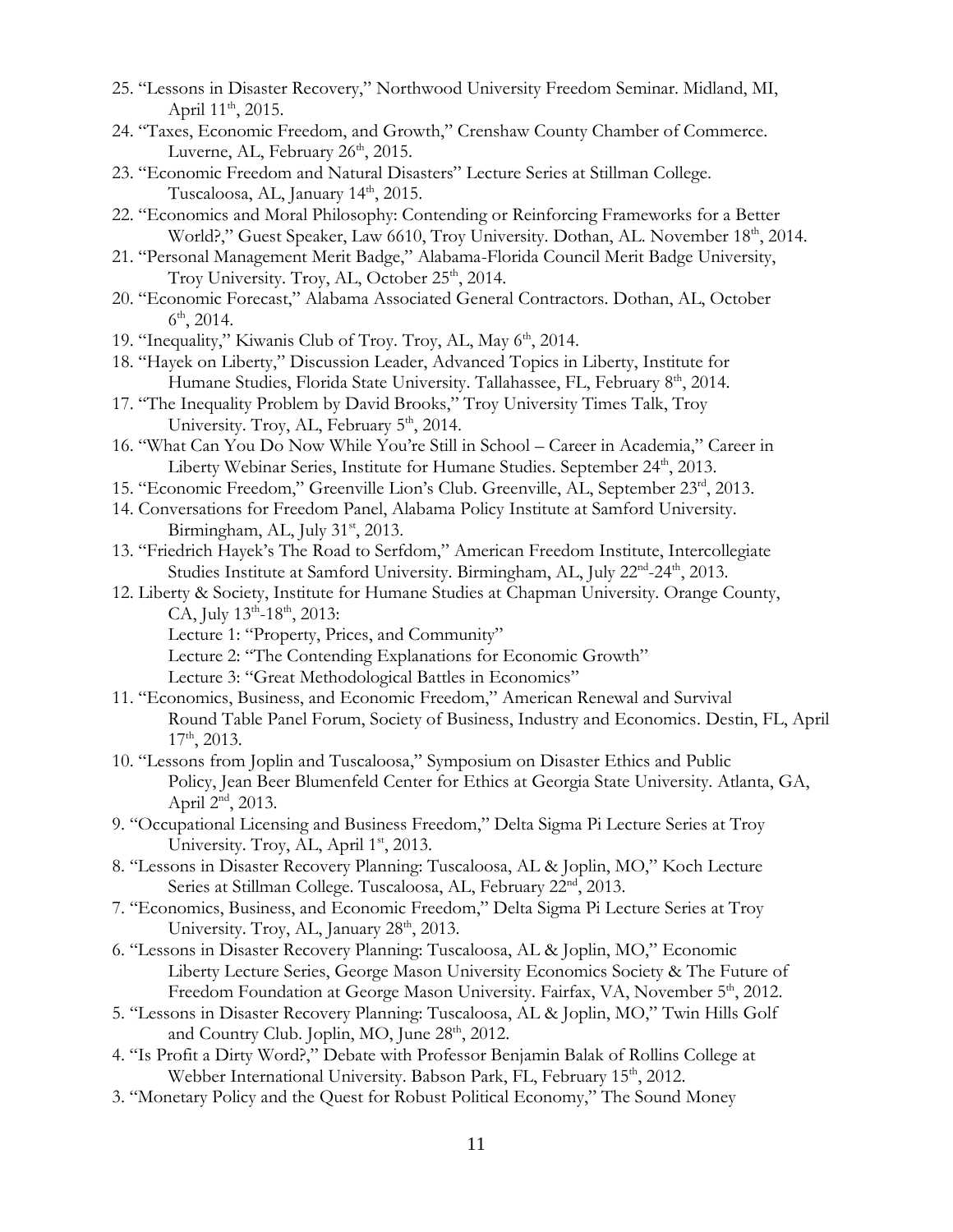Message: Preventing the Next Crisis with Fundamental Reform Panel at Atlas Liberty Café. Washington D.C., March 1<sup>st</sup>, 2011.

- 2. "Polycentrism," Northwood Economics Association Speaker Series at Northwood University. Midland, MI, January 12<sup>th</sup>, 2011.
- 1. "F. A. Hayek," "Israel Kirzner," "Value, Prize, and Utility." Introduction to Austrian Economics, Foundation for Economic Education. Atlanta, GA, June 7<sup>th</sup>-12<sup>th</sup>, 2010:

#### **Radio and Television Interviews**

*ABC 33-40* (Birmingham, AL), *ABC in Huntsville* (WAAY-TV Huntsville, AL), *Action Line* (WGNS Murfreesboro, TN), *Alabama Public Radio* (Tuscaloosa, AL), *Capitol Journal* (Alabama Public Television Montgomery, AL), *Cares* (KXEN-AM St. Louis, MO), *Columbia Morning with David Lile* (KFRU-AM Columbia, MO), *Dan York* (WERC-AM Birmingham, AL), *Dean & Don Show* (KMA-AM/KMA-FM Shenandoah, IO/Omaha, NE), *Dean & Don Show* (KMA-AM/KMA-FM Shenandoah, IO/Omaha, NE), *EconVersations (*Troy Trojanvision Troy, AL), *Erik Allen* (KBUF-AM Wichita, KS), *Free to Exchange* (PBS affiliate KTTZ-TV Lubbock, TX), *Good Morning South Arkansas* (KELD-FM El Dorado, AR), *Michael Hart Show* (WYDE-FM Birmingham, AL), *Midday Mobile* (WAVH-FM Mobile, AL), *Middle Tennessee Public Radio* (WMOT), *Mike and Ben Show* (KCFV-FM St. Louis, MO), *Model City A.M.* (WDNG-AM Anniston, AL), *Morning Newswatch* (KZRG-AM Joplin, MO), *Morning Show with John Morgan* (WCKA-FM/WCKF-FM Ashland, AL), *NBC in Montgomery* (WSFA-TV Montgomery, AL), *NBC Wiregrass* (WRGX-TV Dothan, AL), *News4 Nashville* (WSMV Nashville, TN), *News and Views from 9-12* (WACV-FM Montgomery, AL), *News Talk* (WDBT-FM Dothan, AL), *OpenLine* (NewsChannel5+ Nashville), *Out of the Blue* (MTSU News), *Straight Talk* (WGOL-AM Russellville, AL, *Streeter & Company* (KQAM-AM Wichita, KS), *Talk of the Town with Dick Antonie* (KZNG-AM Hot Springs, AR), *The Alice Stewart Show* (KHTE-FM Little Rock, AR), *The Dale Jackson Show* (WVNN-FM Athens, AL), *The Dan Morris Show (*WACV-FM Montgomery, AL), *The Fred Holland Show* (WTKI-AM Decatur, AL), *The Matt Murphy Show* (WAPI-AM Birmingham, AL), *The Michael Hart Show* (WYDE-FM Birmingham, AL), *The Morning Mayors Show* (KTTR-AM Springfield, MO), *The Morning Meeting* (KZIM-AM Cape Girardeau, MO), *The Morning Show* (WTBF-AM Troy, AL), *The Morning Update* (KHUB-AM Omaha, NE), *Troy TrojanVision News* (Troy, AL), *View Point Alabama*, *Viewpoint with Joey Clark* (WACV-FM Montgomery, AL), & *Yellowhammer Radio (*WYDE Birmingham, AL)

#### **Print Media Quotes & Citations**

*AL.com, American Greatness, American Institute for Economic Research, Daily News Journal, Dallas News, Discourse Magazine, Dothan Eagle, Forbes, Fortune, Inside Higher Ed, MTSU News, MTSU Sidelines, Murfreesboro Post, National Review, NBC News, News4 Nashville, The Center Square, The Tennessean, The Tennessee Star, The Tropolitan, Troy Messenger, Weekly Standard, & Yellowhammer News.*

#### **Awards, Fellowships, and Grants**

- People Who Make a Difference, Student Affairs Division Student Awards, MTSU (Spring 2022)
- Bill & Kathy Jones Outstanding Professor Award, Jones College of Business at MTSU (2021)
- *Journal of Financial Economic Policy* Literati Award, Outstanding Reviewer (2020)
- Institute for Humane Studies Discourse Initiative Grant, \$15,000 (Spring 2021)
- People Who Make a Difference, Student Affairs Division Student Awards, MTSU (Fall 2020)
- MTSU Distinguished Lecture Fund, "Frederick Douglass' Plea for Free Speech and Open Inquiry," MTSU (Spring 2020)
- Institute for Humane Studies Free Speech & Open Inquiry Grant, "Frederick Douglass' Plea for Free Speech and Open Inquiry," MTSU (Spring 2020)
- Institute for Humane Studies Colloquium Grant, "Liberty & Responsibility in the Political Thought of Frederick Douglass," MTSU (Spring 2020)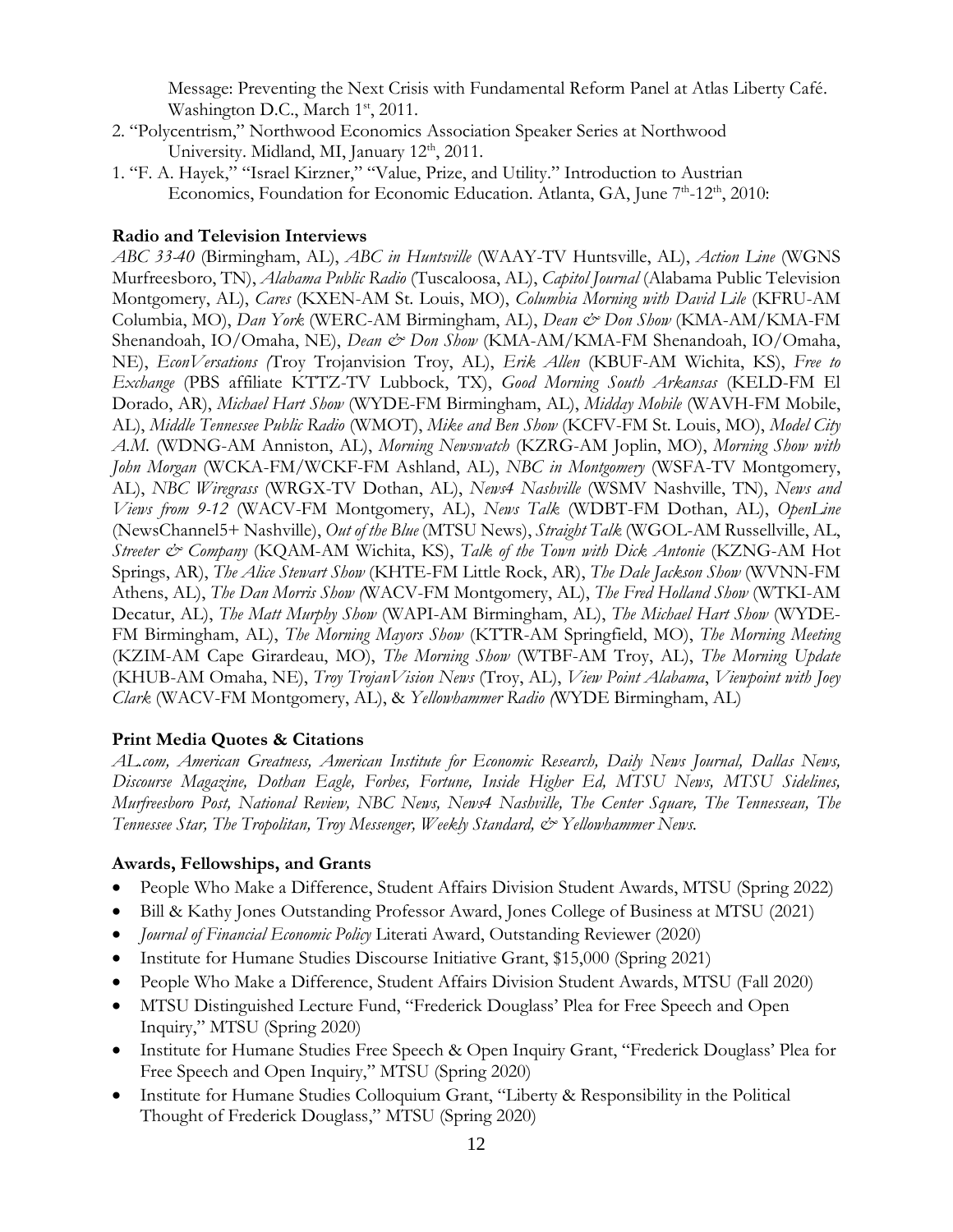- Young Americans Foundation Economist-in-Residence Grant, MTSU (Spring 2019)
- Intercollegiate Studies Institute Colloquium Grant, "Public Choice and the Constitution," MTSU and Aquinas College with Dr. David J. Hebert (Spring 2019)
- Institute for Humane Studies Colloquium Grant, "Economics and a Free People," MTSU (Fall 2018)
- Institute for Humane Studies Speaker Campus Event Grant, \$3,500, Troy University (Spring 2018)
- Institute for Humane Studies and John Templeton Foundation Weekend Exploring Liberty, Troy University (Spring 2017)
- Institute for Humane Studies and John Templeton Foundation Student Reading Group Grant, Troy University, \$5,000 (Fall 2016)
- Troy University Faculty Development Paper Presentation Grant (2016, 2015, 2014, 2013, 2012)
- Earhart Foundation Scholarship to attend the Philadelphia Society Annual Regional Meeting (2012)
- Institute for Humane Studies' Hayek Fund for Scholars (7/2012, 5/2012, 2010)
- University of Michigan National Center for Institutional Diversity Emerging Diversity Scholar Citation (2011)
- Mercatus Center Graduate Student Summer Research Fellowship (2011, 2010, 2009, 2008)
- Association of Private Enterprise Education Young Scholar Award (2011, 2010)
- Don Lavoie Memorial Graduate Essay Prize (2010)
- Oloffson Weaver Fellow of Political Economy (2010)
- Mercatus Center Ph.D. Fellowship (2009, 2008, 2007)
- BB&T Fellow of Capitalism (2007)
- Ludwig von Mises Award, Northwood University (2007)
- Arthur E. Turner Award, Northwood University (2007)
- Delta Mu Delta Honors Society (2006)
- Bauervic Essay Contest, Northwood University, First Prize (2006), Second Prize (2005), Third Prize (2004)

# **Teaching Experience**

*Ph.D.:* Public Choice (MTSU); Public Finance (MTSU)

M.A.: Austrian Economics (Troy University)*;* International Economic Development (Troy University)

*M.B.A.:* International Development Policy (Troy University)**;** Seminar in International Economic Development (Troy University); Specialized Study in Business Administration (Troy University); Theories of International Economic Development (Troy University)

*Honors:* Principles of Macroeconomics (MTSU)

*Undergraduate*: Economic History: The Rise of the West (Troy University); International Economic Policy (George Mason University); Money & Banking (Troy University - *online*); Principles of Macroeconomics (Troy University & Vietnam National University, Hanoi - *international*); Principles of Microeconomics (Troy University); Public Finance (MTSU); Sports Economics (Troy University); The Economic and Moral Foundations of Capitalism (Troy University)

# **Thesis and Dissertation Students**

*Doctoral Dissertations*  Bronwyn G. Graves (MTSU, Summer 2022. Chair.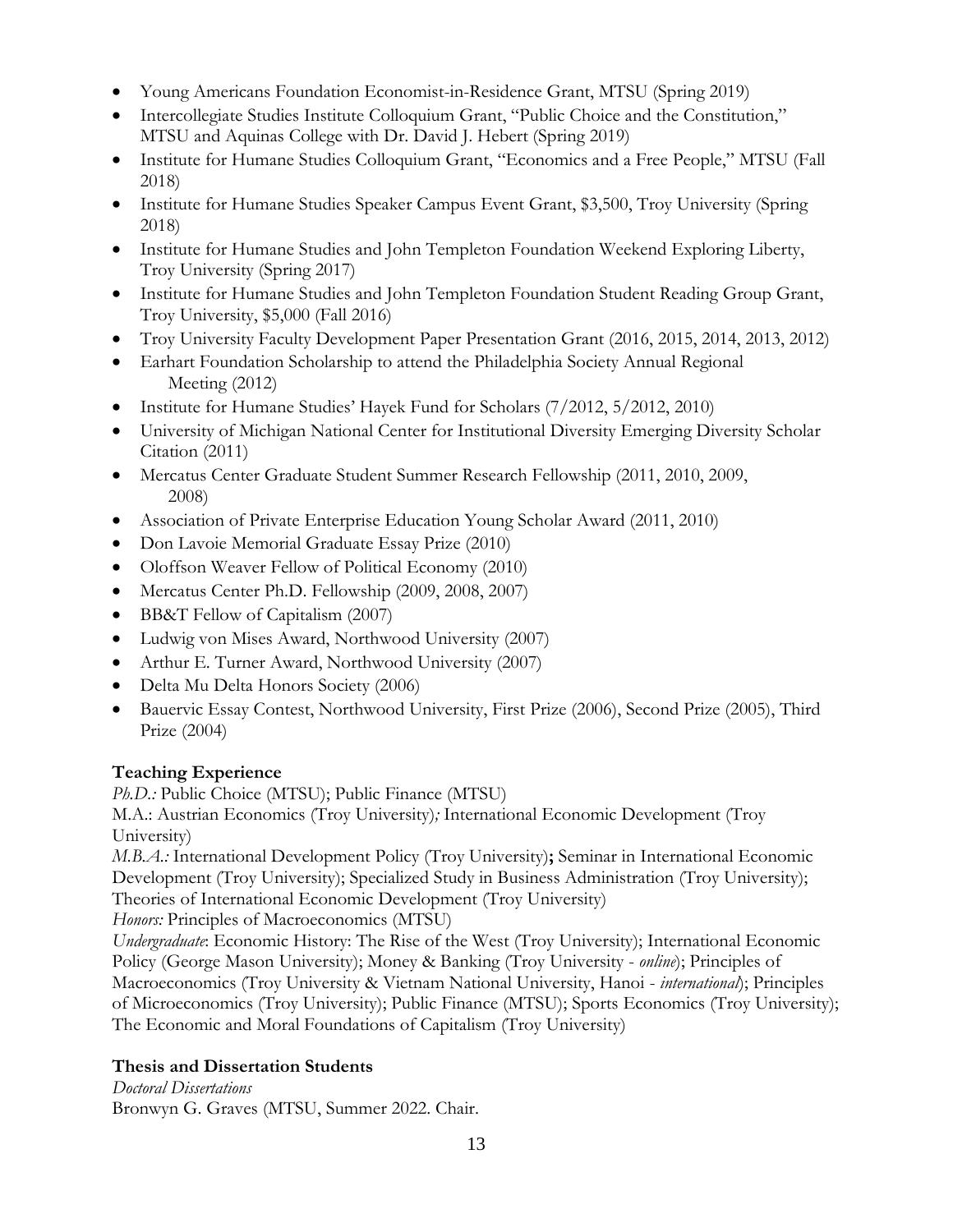"Women and Blue-Collar Work: Exploring Factors of Women's Low Presence in Men-Concentrated Occupations and Industry"

Labanyalata Roy (MTSU, in progress). Committee Member.

Rania Al-Bawwab (MTSU, in progress). Chair.

"Three Essays on Political Economy."

Protik Nandy (MTSU, Summer 2022). Chair.

"Healthcare Occupational Licensing"

Inhwa Kim (MTSU, 2021). Committee Member.

"Three Essays on Behavioral Barriers for Financial Choices."

Emilia Suggs (MTSU, 2021). Chair.

"Preference Identification and Political Participation in Alternative Voting Systems."

Sona Kaarl Esona (MTSU, 2020). Committee Member.

"Three Essays on Government Size, Corruption, Economic Growth, and Human Economic Development Indicators: Evidence from Sub-Saharan Africa and the CFA Franc Zone Countries"

# *M.A. Thesis Chair*

Rania Al-Bawwab (Troy University, Spring 2017). Committee Member. "No Land, No Resources, But Growth? The Puzzling Prosperity of the Venetian Lagoon."

#### *Undergraduate Thesis Committees*

Luciano Donati (University Honors College, MTSU, Spring 2021, in progress). Committee Member.

"Corruption in Argentina through its History and its effect on the Peso"

Tuan Nguyen (University Honors College, MTSU, Spring 2021, in progress). Chair. "Tennessee Beige Book"

Hector Hernandez (University Honors College, MTSU, Spring 2021). Committee Member. "The Ideal Extent of Social Distancing to Preserve Economic Prosperity when Society is Marginalized."

- Nathan Wahl (University Honors College, MTSU, Spring 2020). Committee Member. "The Impact of the California Transparency in Supply Chains Act."
- Christopher Cowherd (University Honors College, MTSU, Fall 2019). Chair.

"On the Necessary Preconditions for a Just Social Order."

- Samir Qattea (University Honors College, MTSU, Fall 2019). Chair.
	- "The Political Economy of the Flint Water Crisis."

Rachel Eccles (University Honors College, MTSU, Summer 2019). Chair. "Barriers and Initiatives Impacting Human Papillomavirus Vaccination."

# **Referee and Reviewer**

**Academic Journal Articles:** *Advances in Austrian Economics, Contemporary Economic Policy, Economics Bulletin, International Journal of Disaster Risk Reduction, Journal of Business, Industry, and Economics, Journal for Economic Educators, Journal of Entrepreneurship and Public Policy, Journal of Financial Economic Policy, Journal of Economic Behavior & Organization, Journal of Institutional Economics, Journal of Private Enterprise, Rationality and Society, The Independent Review: A Journal of Political Economy, & The Review of Austrian Economics*

**Academic Book Manuscripts & Proposals:** Cambridge University Press, Edward Elgar Publishing, Palgrave MacMillan, and Rowman & Littlefield International.

**Policy Papers:** Manuel H. Johnson Center for Political Economy at Troy University, Mackinac Center for Public Policy, & Mercatus Center at George Mason University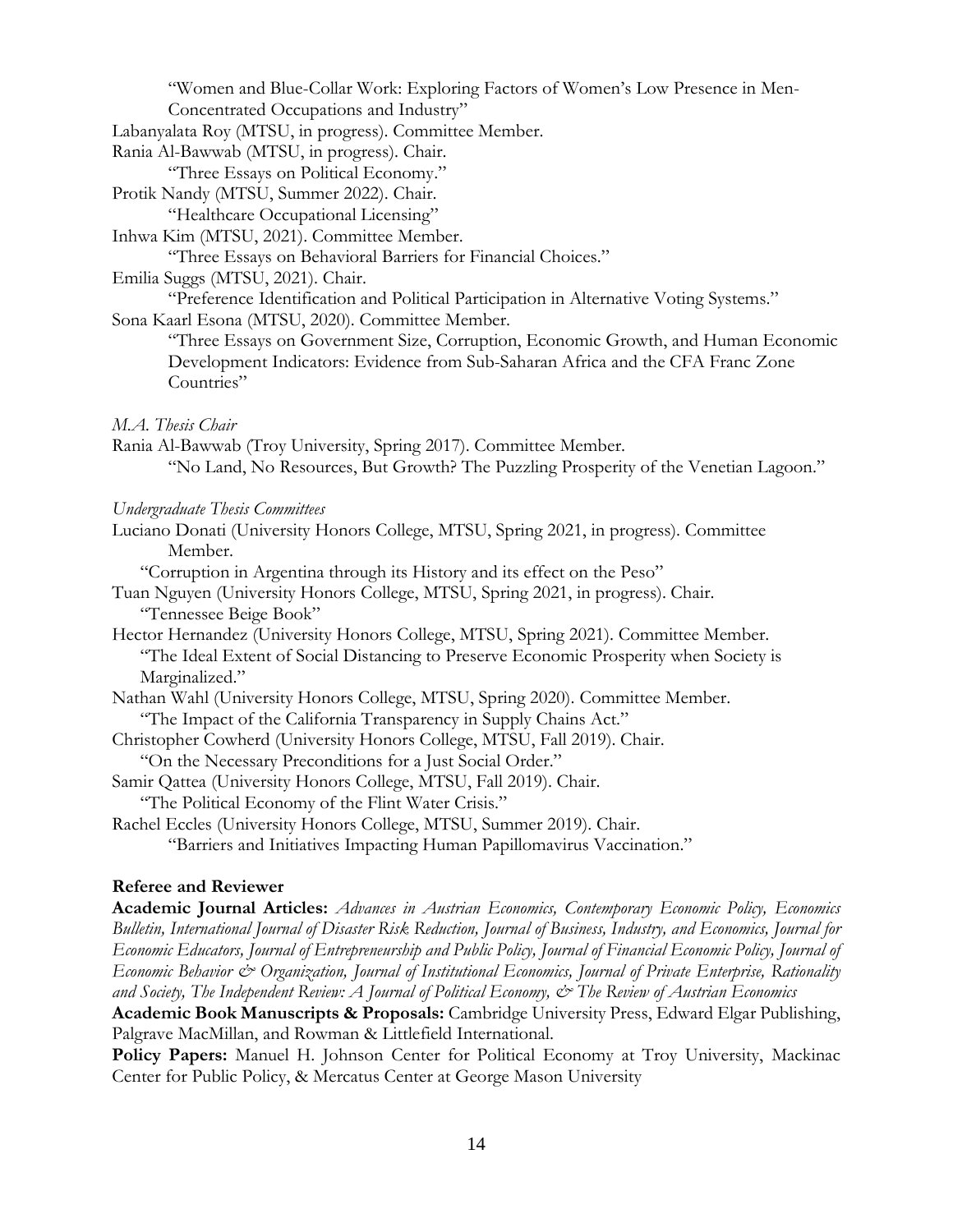# **Professional Affiliations and Memberships**

Phi Kappa Phi Honor Society, Faculty Member (2020-Present) Mont Pelerin Society, Member (2020-Present) FEE in the Classroom, Faculty Network (2020-Present) Heterodox Academy, Member (2018-Present) Foundation for Individual Rights in Education, Faculty Network (2018-Present) Foundation for Economic Education, Faculty Network (2015-Present) Institute for Humane Studies, Adjunct Program Officer in Economics (2013-2014) University of Michigan's National Center for Institutional Diversity, Diversity Scholars Network (2011-Present)

# **Selected Service**

- Search Committee for the Chair of the Department of Economics and Finance, Jones College of Business, MTSU (2022)
- Search Committee for the Jacobs Chair in Accounting, Jones College of Business, MTSU (2021)
- Dean's Executive Council, Jones College of Business, MTSU (2021-Present)
- Faculty Senate, Representative of the Department of Economics and Finance, MTSU (2021-22)
- Faculty Governance Committee, Jones College of Business, MTSU (2021-2022)
- Graduate Programs Committee, Jones College of Business, MTSU (2020-2022)
- MT Internal Grant Opportunities Committee, MTSU (2020-2022)
- University Curriculum Committee, MTSU (2020-22)
- *Assessing Student Learning: A Common Sense Guide* University Reading Group, MTSU (Spring 2020)
- Political Economy Research Institute / Business and Economic Research Center Publications and Communications Editor Search Committee, MTSU
	- o Co-Chair (2019-20)
- University 2020 Scholars Week Committee, MTSU (2019-Present)
- Dr. James M. Buchanan Centennial Birthday Academic Conference, MTSU o Chair (2018-19)
- Political Economy Research Institute Faculty Search Committee, MTSU o Chair (2018-19)
- Political Economy Research Institute Program Director Search Committee, MTSU o Chair (2018)
- Political Economy Research Institute Senior Research Associate Search Committee, MTSU o Chair (2018-19)
- Economics Undergraduate Curriculum Committee, MTSU (2018-Present)
- Economics Graduate Curriculum Committee, MTSU (2018-Present)
- Introduction to Business Guest Speakers Committee, MTSU (2018-Present)
- Conference on Voluntary Governance Committee, The Philanthropic Enterprise, Michigan State University (2017)
- Manuel H. Johnson Center Student Reading Group, Troy University (Fall 2017, Fall 2016)
- Sorrell College of Business Foundation Scholarship Committee, Troy University (2016-17)
- Sorrell College of Business Caring Committee, Troy University (2016-18)
	- o Subcommittee on Graduate Advising for the Sorrell College of Business Caring **Committee** 
		- Chair  $(2017-18)$
- Sorrell College of Business Strategic Planning for Outreach and Communications Committee, Troy University (2016)